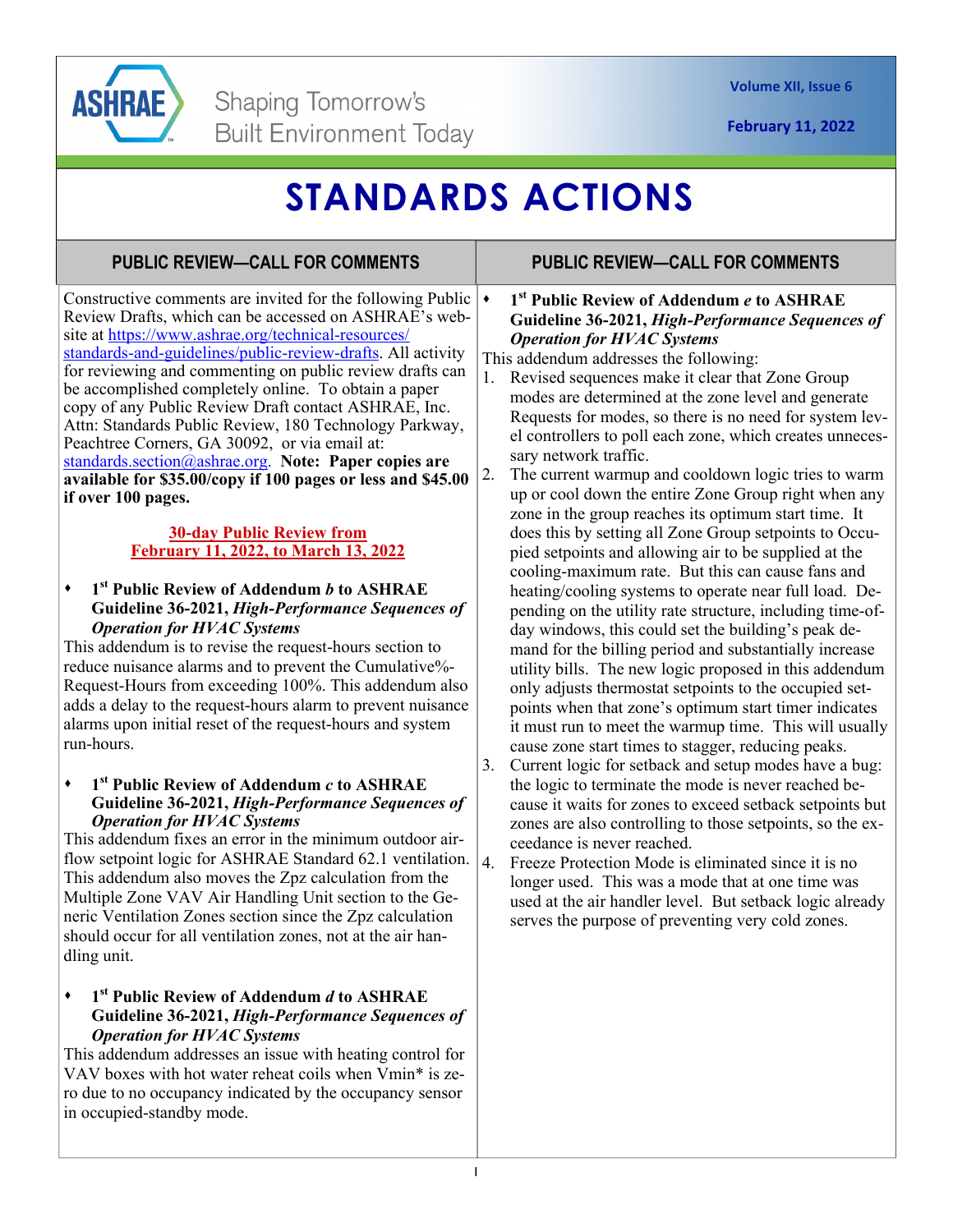

# **STANDARDS ACTIONS**

| <b>PUBLICATION NOTICE</b>                                                                                                                                                                                                                                                                                                                                                                                                                                | <b>CALL FOR MEMBERS</b>                                                                                                                                                                                                                                                                                                                                                                                                                                                                                                                                                                                                                                                                                                                                                                                                                                                                                                                               |
|----------------------------------------------------------------------------------------------------------------------------------------------------------------------------------------------------------------------------------------------------------------------------------------------------------------------------------------------------------------------------------------------------------------------------------------------------------|-------------------------------------------------------------------------------------------------------------------------------------------------------------------------------------------------------------------------------------------------------------------------------------------------------------------------------------------------------------------------------------------------------------------------------------------------------------------------------------------------------------------------------------------------------------------------------------------------------------------------------------------------------------------------------------------------------------------------------------------------------------------------------------------------------------------------------------------------------------------------------------------------------------------------------------------------------|
| The addenda listed below are now available for free down-<br>load on the ASHRAE website at: http://www.ashrae.org/<br>standards-addenda.<br><b>ANSI/ASHRAE Addendum e to ANSI/ASHRAE</b><br>٠<br><b>Standard 15-2019, Safety Standard for Refrigeration</b><br><b>Systems</b><br><b>ANSI/ASHRAE/IES Addendum at and as to ANSI/</b><br>٠<br><b>ASHRAE/IES Standard 90.1-2019, Energy Standard</b><br>for Buildings Except Low-Rise Residential Buildings | A Call for Members is announced for the following PCs.<br>Persons who are interested in serving on these ASHRAE<br>committees are asked to indicate their interest by complet-<br>ing the online membership application forms listed under<br>Instructions for New Applicants at https://<br>www.ashrae.org/pcmemberapp or by contacting Connor<br>Barbaree at: ASHRAE, 180 Technology Parkway,<br>Peachtree Corners, GA 30092; phone: 678-539-1138; fax:<br>678-539-2138; email Standards. Section@ashrae.org.<br>٠<br><b>SSPC 34, Designation and Safety Classification of</b><br><b>Refrigerants</b>                                                                                                                                                                                                                                                                                                                                               |
| <b>ERRATA</b>                                                                                                                                                                                                                                                                                                                                                                                                                                            | <b>PURPOSE:</b><br>This standard is intended to establish a simple means of<br>referring to common refrigerants instead of using the<br>chemical name, formula, or trade name. It establishes a<br>uniform system for assigning reference numbers, safety                                                                                                                                                                                                                                                                                                                                                                                                                                                                                                                                                                                                                                                                                             |
| New errata sheets for the following standards are now<br>available on the ASHRAE website at http://<br>www.ashrae.org/standards-errata.                                                                                                                                                                                                                                                                                                                  | classifications, and refrigerant concentration limits to re-<br>frigerants. The standard also identifies requirements to ap-<br>ply for designations and safety classifications for refriger-<br>ants and to determine refrigerant concentration limits.                                                                                                                                                                                                                                                                                                                                                                                                                                                                                                                                                                                                                                                                                              |
| ANSI/ASHRAE Standard 30-2019, Method of Test-<br>٠<br>ing Liquid Chillers, dated February 2, 2022. This re-<br>places the version dated March 9, 2021.                                                                                                                                                                                                                                                                                                   | <b>SCOPE:</b><br>This standard provides an unambiguous system for num-<br>bering refrigerants and assigning composition designating<br>prefixes for refrigerants. Safety classifications based on<br>toxicity and flammability data are included along with re-<br>frigerant concentration limits for the refrigerants. This<br>standard does not imply endorsement or concurrence that<br>individual refrigerant blends are suitable for any particular<br>application.<br>Note: Applications are being specifically sought for the<br>following interest categories:<br>User/Components: an individual who represents a compa-<br>ny that manufactures or sells components that are used in<br>air conditioning and refrigeration systems that use refriger-<br>ants.<br>User/Systems: an individual who represents a company<br>that manufactures, assembles or sells air conditioning and<br>refrigeration systems that make use of refrigerants. |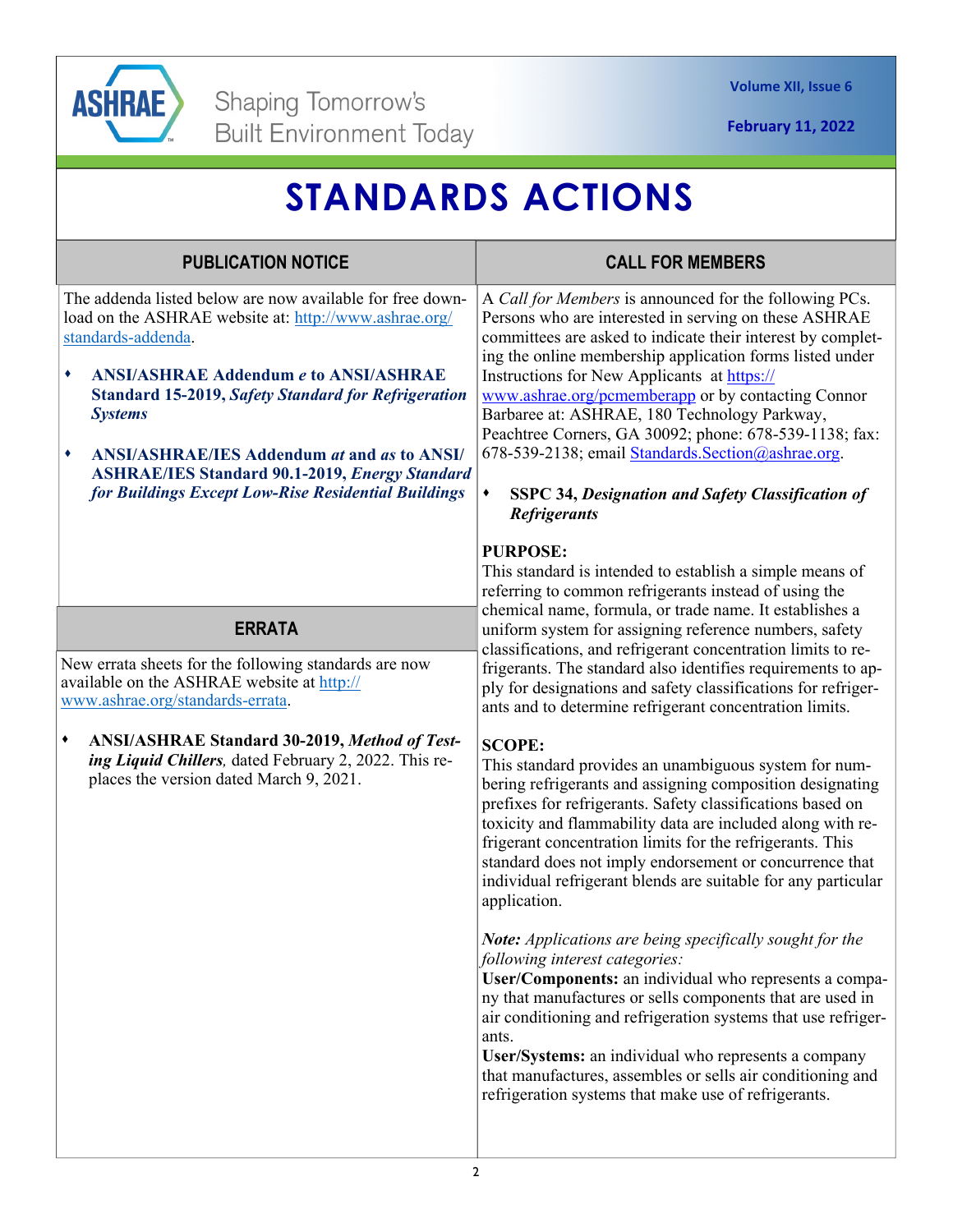

**February 11, 2022** 

# **STANDARDS ACTIONS**

| <b>CALL FOR MEMBERS</b>                                                                                                                                                                                                                                                                                                                                                                                                                                                                                                                                                                                                                                                                                                                                                                                                                                                                                                        | <b>INTERIM MEETINGS</b>                                                                                                                                                                                                                                                                                                                                                                                                                                                                                                                                                                                                                                                                                                                                                                                                                                                                                              |
|--------------------------------------------------------------------------------------------------------------------------------------------------------------------------------------------------------------------------------------------------------------------------------------------------------------------------------------------------------------------------------------------------------------------------------------------------------------------------------------------------------------------------------------------------------------------------------------------------------------------------------------------------------------------------------------------------------------------------------------------------------------------------------------------------------------------------------------------------------------------------------------------------------------------------------|----------------------------------------------------------------------------------------------------------------------------------------------------------------------------------------------------------------------------------------------------------------------------------------------------------------------------------------------------------------------------------------------------------------------------------------------------------------------------------------------------------------------------------------------------------------------------------------------------------------------------------------------------------------------------------------------------------------------------------------------------------------------------------------------------------------------------------------------------------------------------------------------------------------------|
| SPC 204, Method of Test for Rating Micro Combined<br><b>Heat and Power Devices</b><br><b>Purpose:</b> This standard provides a test method for deter-<br>mining the net electrical generating performance and heat<br>recovery performance of micro combined heat and power<br>devices, sometimes referred to as micro-cogeneration de-<br>vices. The standard specifies the equipment and instrumen-<br>tation required, test methods, and calculation procedures.<br>Scope: This standard applies to combined heat and power<br>devices whose maximum net electrical power output is less<br>than 50 kW and whose maximum useful thermal output is<br>less than 300 kW and whose maximum allowable ratio of<br>thermal output (exclusive of any auxiliary heating equip-<br>ment) to electrical power is 15. Covered devices are sta-<br>tionary systems that utilize natural gas, propane, or diesel<br>as the fuel source. | A complete listing of project committee interim meetings is<br>provided on ASHRAE's website at: https://<br>www.ashrae.org/technical-resources/standards-and-<br>guidelines/project-committee-interim-meetings<br>٠<br><b>SGPC 10, Interactions Affecting the Achievement of</b><br>Acceptable Indoor Environments, will hold virtual<br>meetings on the following dates at 2:00 pm (Eastern).<br>$\Rightarrow$ March 8, 2022<br>April 12, 2022<br>$\Rightarrow$<br>$\Rightarrow$ May 10, 2022<br>For additional information contact Carl Grimes, Chair of<br>SGPC 10 (cgrimes@haywardhealthyhome.com)<br>$\blacklozenge$<br><b>SSPC 15, Safety Standard for Refrigeration Systems,</b><br>will hold webinars on the following dates:<br>$\Rightarrow$ Friday, February 25 <sup>th</sup> , 2022, from 10:00 AM to<br>1:00 PM (Eastern)<br>$\Rightarrow$ Friday, March 25 <sup>th</sup> , 2022, from 10:00 AM to 1:00 |
| <b>INTERPRETATIONS</b><br>New official interpretations to the following standards are<br>now available on the ASHRAE website at:<br>http://www.ashrae.org/standards-interpretations.                                                                                                                                                                                                                                                                                                                                                                                                                                                                                                                                                                                                                                                                                                                                           | PM (Eastern)<br>Friday, April 22 <sup>nd</sup> , 2022, from 10:00 AM to 1:00<br>$\Rightarrow$<br>PM (Eastern)<br>Friday, May 20 <sup>th</sup> , 2022, from 10:00 AM to 1:00<br>$\Rightarrow$<br>PM (Eastern)<br>For additional information, please contact Ryan Shanley,<br>Staff Liaison to SSPC 15 (rshanley@ashrae.org).                                                                                                                                                                                                                                                                                                                                                                                                                                                                                                                                                                                          |
| ANSI/ASHRAE/ASHE Standard 170-2021, Ventila-<br>٠<br>tion of Health Care Facilities<br>Interpretation 170-2021-2 dated February 1, 2022.<br>$\Rightarrow$<br>Refers to the requirements in ANSI/ASHRAE/<br>ASHE Standard 170-2017, Table 6-2, regarding the<br>definition and requirements for "procedure room."<br>Interpretation 170-2021-3 dated February 1, 2022.<br>⇨<br>Refers to the requirements in ANSI/ASHRAE/<br>ASHE Standard 170-2021, Section 7.2.1 and Table<br>7.1, regarding exhaust air requirements when Air-<br>borne Infectious Isolation (AII) room not used for<br>airborne infection isolation.                                                                                                                                                                                                                                                                                                        | ٠<br><b>SSPC 30, Method of Testing Liquid Chillers, will</b><br>hold a conference call on March 11, 2022, from 3:00<br>pm to 4:30 pm (Eastern). For additional information<br>contact Justin Prosser, Chair of SSPC 30<br>(justin.prosser@danfoss.com).<br>SSPC 62.1, Ventilation and Acceptable Indoor Air<br>٠<br><b>Quality,</b> will hold a webinar on February 21, 2022,<br>from 3:00 pm to 4:30 pm (Eastern). For additional in-<br>formation please contact Mark Weber at mwe-<br>ber@ashrae.org.<br>٠<br>SPC 118.1-2012R, Method of Testing for Rating<br><b>Commercial Gas, Electric and Oil Service Water</b><br>Heating Equipment, will hold a conference call on<br>February 17, 2022, from 2:00 pm to 4:00 pm (Eastern).<br>For additional information contact Charles High, Chair                                                                                                                      |

of SPC 118.1 (highdyn@knology.net).